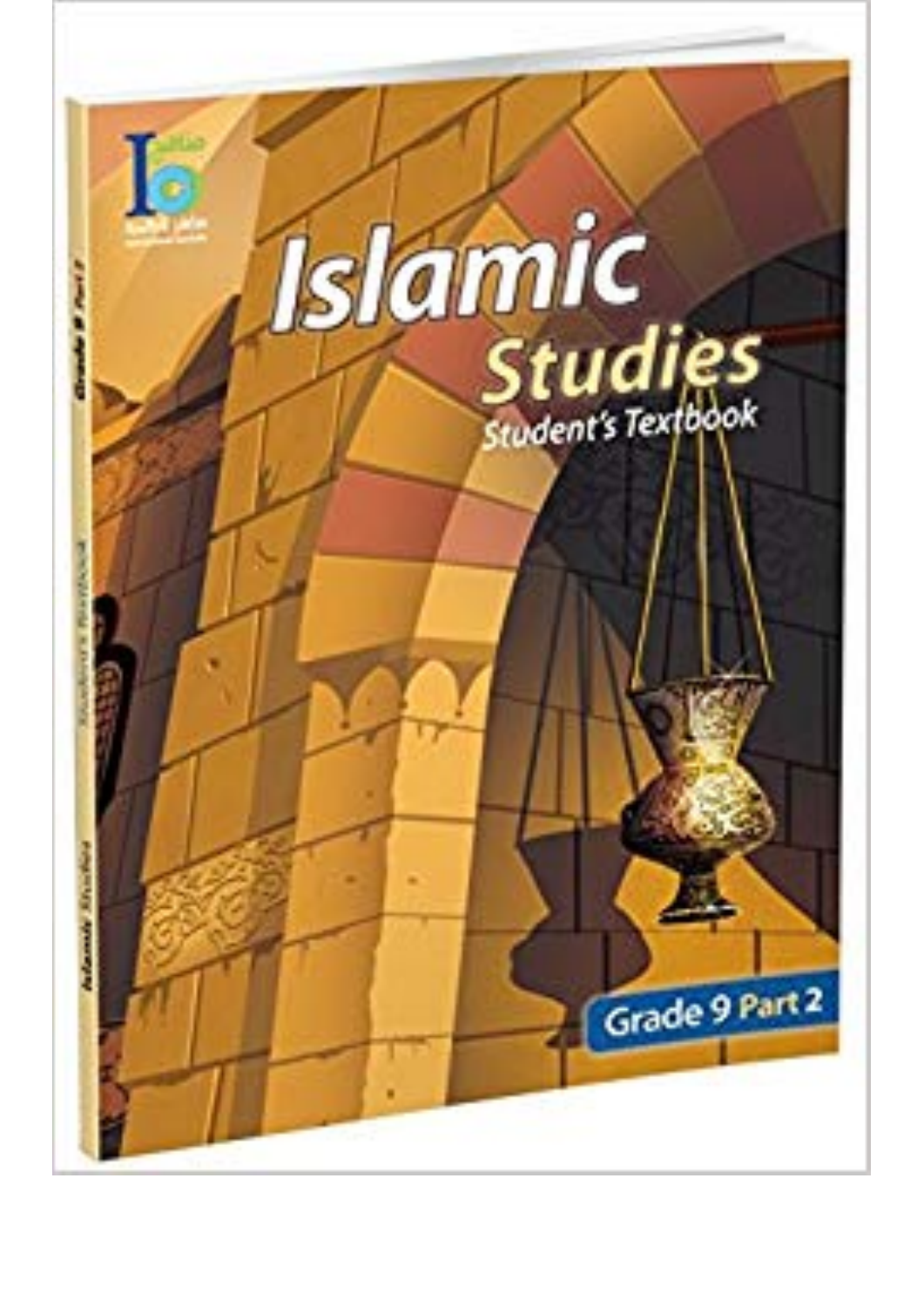## **ICO Islamic Studies Textbook: Grade 9, Part 2 (with CD)**

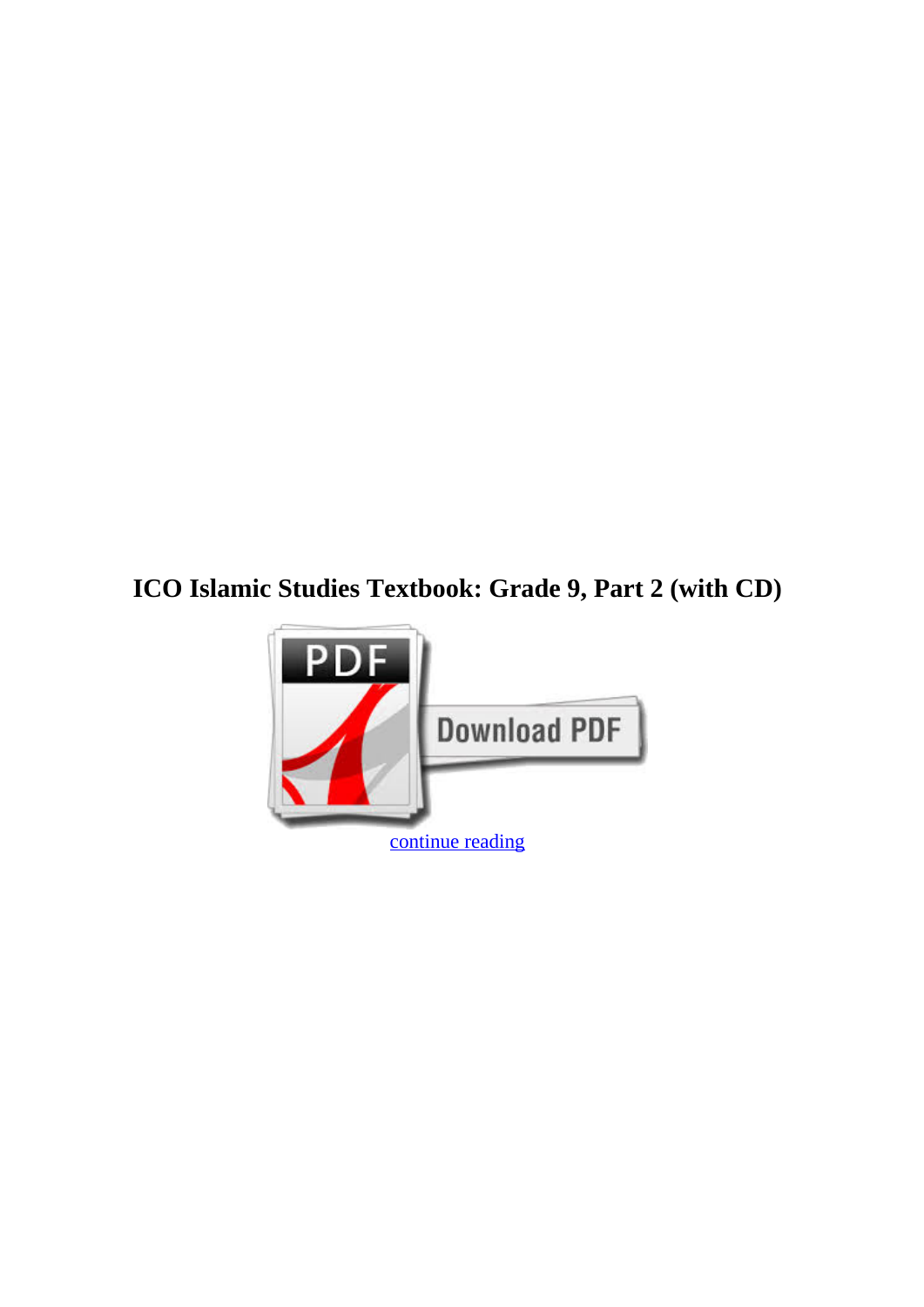There are five content areas in the book: 'Aqeedah (Islamic doctrine) The Glorious Qur'an and its own sciences Seerah (biography of the Prophet) and Islamic History 'Ibaadaat (Worship and Rituals) Morals and manners The material is presented using a spiral approach, where students revisit each area and study it in greater depth each year. They were made by unique educationists who are experienced in creating curricula and who are familiar with the requirements of the mark group. They went through many quality control processes, which were carried out by specialized committees, plus they were improved by teachers who evaluated the curricula before releasing them. These were prepared relating to scientific bases, assimilating the most recent educational and mental theories. The Student's Textbook contains the subject text message of the lessons, exercises in addition to activities. They employed the most recent techniques and educational aids. The ICO project is certainly a distinguished one because: Our curricula meet up with the needs of the prospective target audience for integrated, coherent, and appropriate curricula.



[continue reading](http://bit.ly/2Tge8Fv)